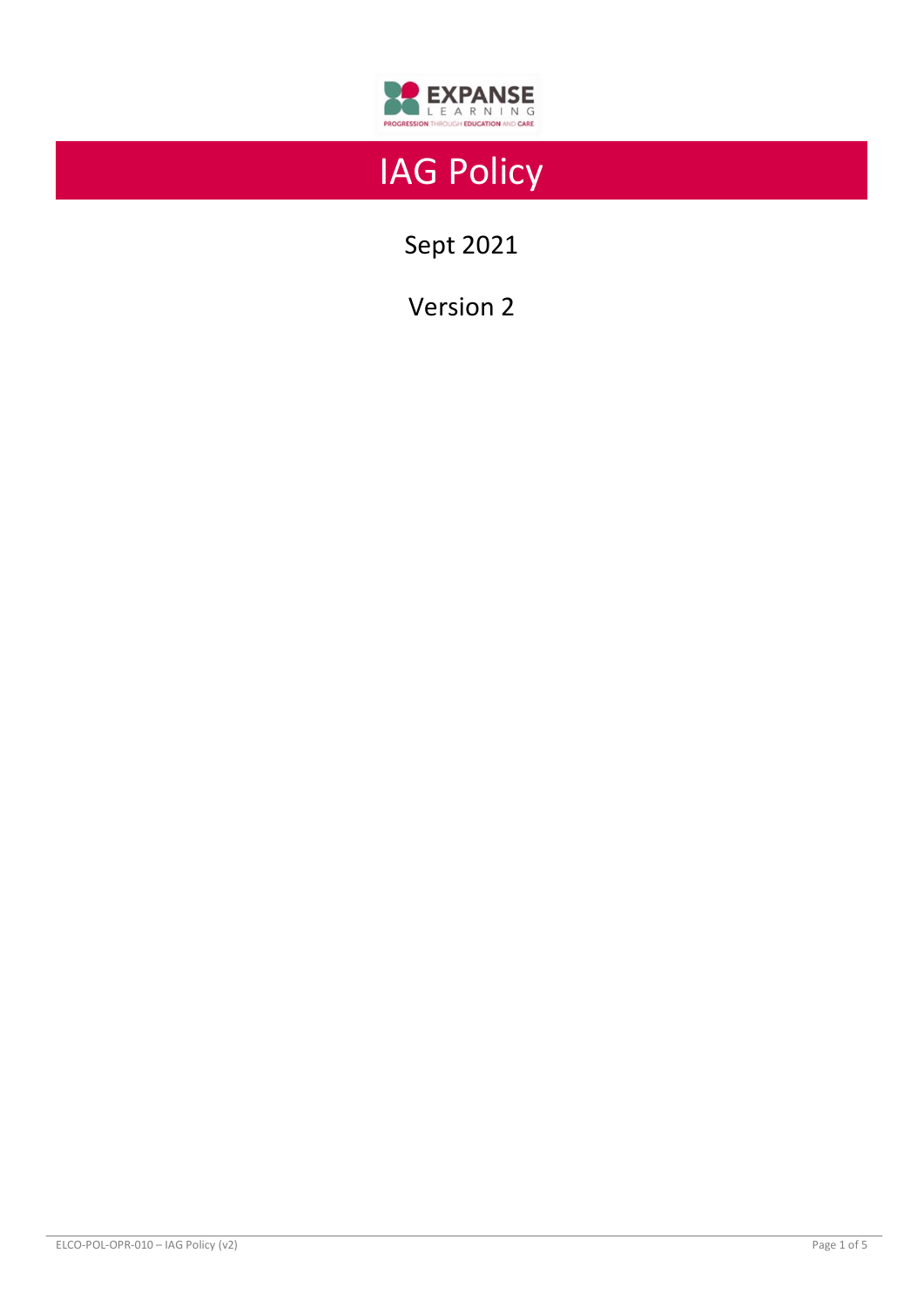# **1. Scope**

This policy applies to all staff at Expanse Learning, (Hereafter referred to as the college), students and prospective students.

# **2. Context**

It is the strategic aim of Expanse Learning to be a provider of expert information, advice and guidance on learning and work, both as a discrete activity and embedded within its learning programmes.

IAG is delivered at all stages of a student's learning – pre-entry, on programme and transition by a range of staff:

- o Learning Support staff (enquiries, guidance from pre-entry course information and advice)
- $\circ$  Careers Advisers (pre-entry, on programme and progression guidance and career learning)
- $\circ$  Teachers (individual support and career learning via the education programme).

The Ofsted Common Inspection Framework states that inspectors will consider:

- $\circ$  the extent to which students receive appropriate and timely information, advice and guidance on their next step in training, education and employment
- o students' development of an understanding of careers and progression opportunities and their ability to benefit from training and development opportunities'.

The DfE Principles of Impartial Careers Education state that a good quality, impartial careers programme should:

- o empower young people to plan and manage their own futures
- $\circ$  respond to the needs of each student
- o provide comprehensive information and advice
- o raise aspirations
- o actively promote equality of opportunity and challenge stereotypes
- o help young people to progress.

# **3. Equality and Diversity Statement**

Expanse Learning is committed to the promotion and development of equality and diversity. We aim to provide a working and learning environment which values individuals equally regardless of:

- o Age
- o Disability
- o Gender Reassignment
- o Marriage and Civil Partnership
- o Pregnancy and maternity
- o Race
- o Religion or belief
- o Sex
- o Sexual orientation

This policy and procedure will be implemented in accordance with our policies on equality and diversity and any guidance provided will not be influenced by the student's background or situation. Advisers will promote career choice based on interests and potential, and challenge stereotyping or discrimination where encountered.

# **4. Definitions**

Career Learning helps people develop the knowledge, confidence and skills they need to make well-informed, successful choices and plans that enable them to transition into further learning, work and independence now and in the future.

Careers Information, Advice and Guidance supports people in using the knowledge and skills they develop to make and implement decisions about learning, work and independence that are right for them.

# **5. Statement of Entitlement**

Students are entitled to career learning, information, advice and guidance (CLIAG) which:

- $\circ$  is impartial, client-centered and free from institutional bias is accessible, available and visible
- o is provided by appropriately qualified, knowledgeable and experienced staff
- o respects confidentiality
- o supports achievement and enables progression
- o operates in accordance with Expanse Learning Equality and Diversity Policies, the National IAG Board Code of Principles for Information, Advice and Guidance and Every Child Matters agenda
- o is planned, resourced and quality assured.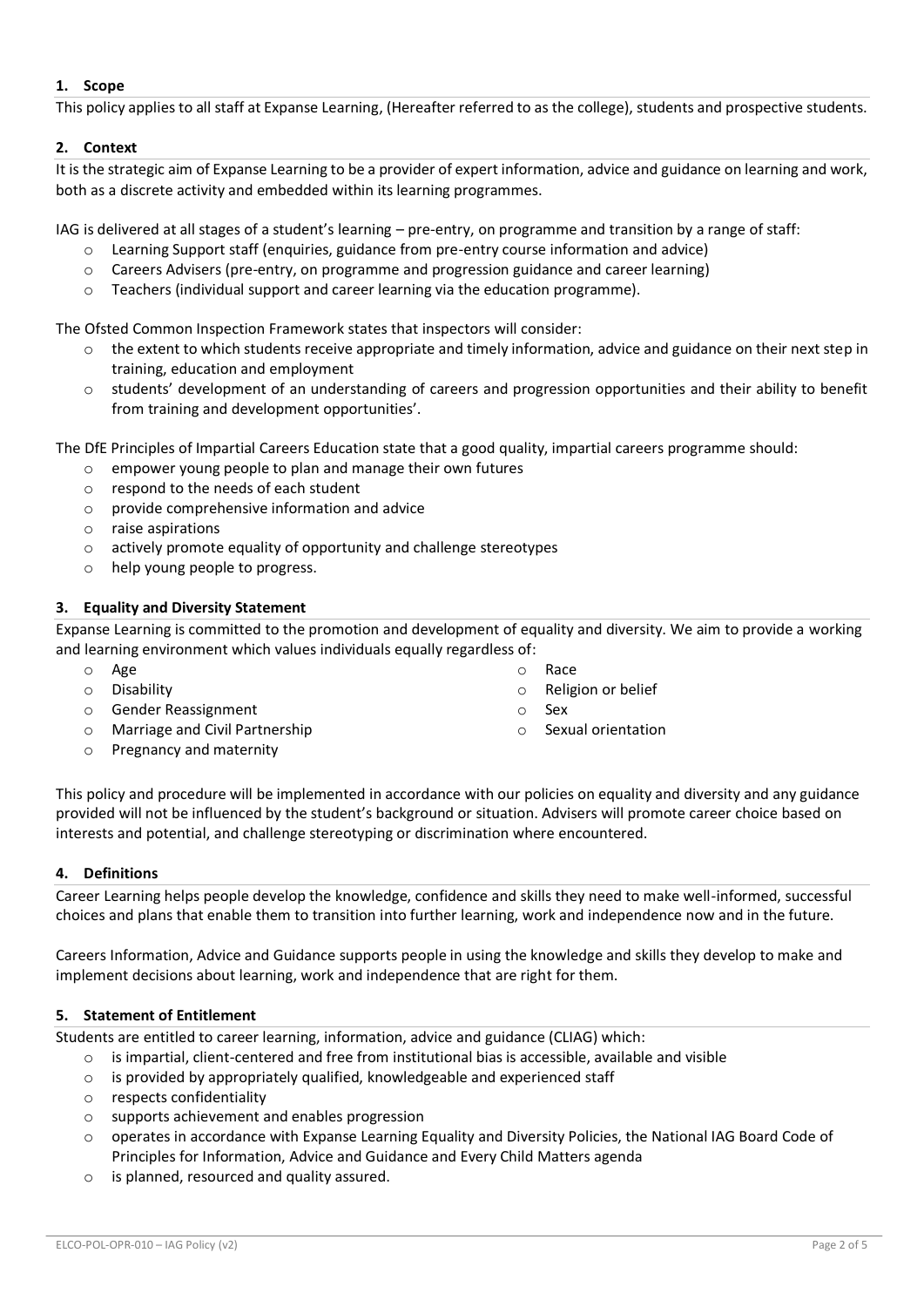# **6. Aim**

It is the aim of Expanse Learning to provide high quality career learning, information, advice and guidance (CLIAG) to all students and potential students which:

- o is integral to students' learning experience while in education
- o contributes to the raising of student participation, achievement and progression
- o operates as a partnership between Expanse Learning and council agreements
- $\circ$  is available at times and locations which maximise take-up and support widening participation
- o takes place in an appropriate setting
- o meets the statement of entitlement.

# **7. Elements of Career Learning, Information, Advice and Guidance**

This service is available to all students at the following key decision points:

- o Pre-entry/entry guidance to help ensure appropriate course choice which is appropriate to their long-term career aims and covers the broad areas:
- o Their choice of learning programme
- o The entry requirements for each learning aim within their programme
- o An assessment of the suitability of the learning support
- o The costs of the programme
- o on programme guidance on progression into further study, training or employment
- $\circ$  exit guidance including support for early leavers and a higher education clearing service.

Effective careers advice and guidance should:

- o build on previous discussions about the student's progress in learning, their personal development and career development
- o enable students to make informed decisions and support them through this process in an appropriate way
- o record agreed action points for use in further guidance sessions
- o be impartial and free from institutional bias.

# **8. Implementation**

Career learning, information, advice and guidance (CLIAG) is the responsibility of the leaders, teachers, support staff and lead contractor partners.

Ensure that we meet the following requirements of the Ofsted Common Inspection Framework:

- $\circ$  deliver a cross-provision career learning framework via tutorials, the curriculum or the enrichment programme, as appropriate
- o ensure teachers are central to the delivery of career learning
- $\circ$  work with Gateway to support students in a variety of ways to meet individual needs.

Leaders will disseminate good practice in career learning, information, advice and guidance, and ensure that staff understand the concepts involved. This is complemented by a training course which meets the need for:

- o knowledge and information
- o organisation and management
- $\circ$  skills and techniques

and includes:

- o 1:1 guidance skills training
- o planning and delivering careers education
- o use of careers resources
- o supporting students through the UCAS application process.

Gateway is available to student's aged 13-19 (or up to 25 for students with additional needs), includes careers learning and guidance and can involve help with social, health, financial and emotional issues.

If any referral to a third party either internally or externally student confidentiality will be maintained in accordance with the Data Protection Act 2018.

# **8. Evaluation and Quality Assurance**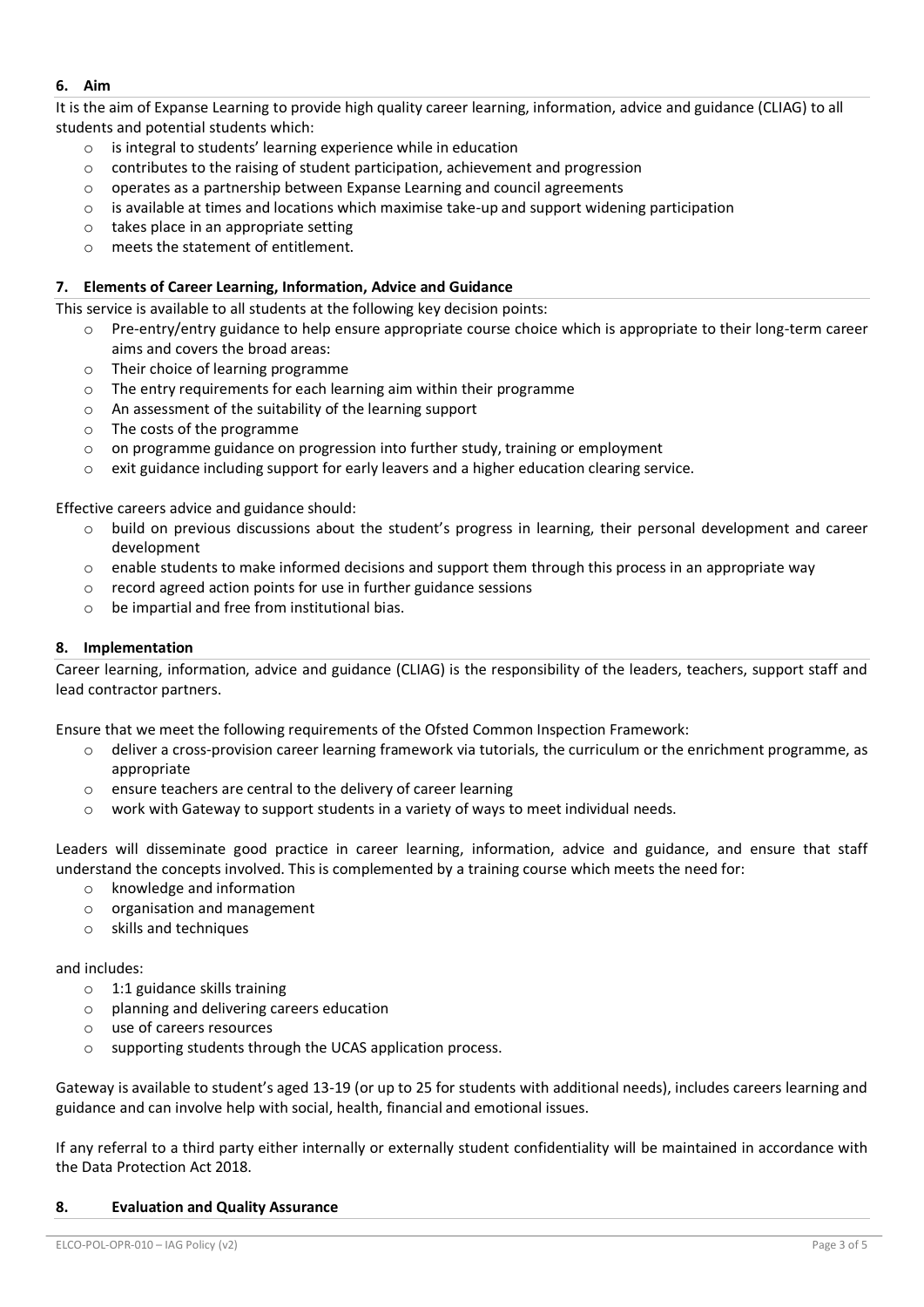- o Career learning, information, advice and guidance (CLIAG) is evaluated annually.
- o Feedback questionnaires are used for a representative sample of individual interviews and group sessions.

## **9. Referral Arrangements**

Where necessary, with the student's permission, he/she may be referred to another provider or agency who can provide a service or course that more closely meets their needs. In these circumstances staff will comply with the following requirements:

- $\circ$  For referrals for Additional Learning Support, staff will help the student in completing the appropriate referral form and ensure that the student is given a copy of the form
- $\circ$  For referrals to any external provider or agency the student will be notified of any links between Expanse Learning and the third party that may impair objectivity
- o The referral process will be fully explained to the student to include the following:
	- Details about any other organisation involved
	- Confirmation as to why referral is appropriate
	- Clarification on what is expected of the student
	- The setting of boundaries about the sharing of information with any other agency.

# **10. IAG Quality Standards**

Expanse Learning monitors the effectiveness of CLIAG provision against the following performance indicators:

- o Referrals will normally be made within 5 working days
- $\circ$  Requests for information will be processed within 3 working days
- $\circ$  The successful outcome of pre-entry advice and guidance will be recorded on a learning agreement signed by the student and an Expanse Learning representative.

The impartiality of information, advice and guidance is assured in the following ways:

- o Feedback from students
- o Analysis of results from student information
- o Observation of guidance in practice
- o Standardised interview paperwork
- o Guidance for interviewers
- o External assessment of IAG provided by Matrix Standard

# **9. Monitoring arrangements**

This policy will be reviewed every 12 months but can be revised as needed

| Impact of non-compliance:                                      |                               |                                                                                      |                                   |                    |                          |  |
|----------------------------------------------------------------|-------------------------------|--------------------------------------------------------------------------------------|-----------------------------------|--------------------|--------------------------|--|
| Staff:                                                         |                               |                                                                                      | Disciplinary action, support plan |                    |                          |  |
| Student:                                                       |                               | Not applicable                                                                       |                                   |                    |                          |  |
| Legislation/organisational:                                    |                               | Reputational damage, litigation, statutory and non-regulated compliance. prosecution |                                   |                    |                          |  |
| Compliance lead:                                               |                               | Pastoral & Safeguarding                                                              |                                   |                    |                          |  |
| <b>Policy Reference:</b>                                       |                               |                                                                                      | ELCO-POL-OPR-010                  |                    |                          |  |
| Version:                                                       |                               |                                                                                      | $\overline{2}$                    |                    |                          |  |
| <b>Agreed policy location:</b>                                 |                               |                                                                                      | DatabridgeMIS and Company Website |                    |                          |  |
| Does the policy require Governor approval?                     |                               |                                                                                      | No                                |                    |                          |  |
| <b>Approval</b>                                                |                               |                                                                                      |                                   |                    |                          |  |
| <b>Prepared by</b>                                             |                               |                                                                                      | Approved by                       |                    | <b>Counter Signatory</b> |  |
| Lorraine Woosey                                                |                               |                                                                                      | Karl Wane                         | Tony Brown         |                          |  |
| 01/09/2021                                                     |                               |                                                                                      | 01/09/2021                        | 01/09/2021         |                          |  |
|                                                                |                               |                                                                                      |                                   |                    |                          |  |
| Head of Care and Development<br>(Designated Safeguarding Lead) |                               |                                                                                      | Director of College               | CEO                |                          |  |
| <b>Version Control</b>                                         |                               |                                                                                      |                                   |                    |                          |  |
| <b>Version</b>                                                 | Date                          | <b>Revision</b>                                                                      |                                   | <b>Review Date</b> |                          |  |
| 1                                                              | 01/09/2020<br>Policy Reviewed |                                                                                      |                                   |                    | 31/08/2021               |  |
| $\overline{2}$                                                 | 01/09/2021<br>Policy Reviewed |                                                                                      |                                   |                    | 31/08/2022               |  |

*3 4*